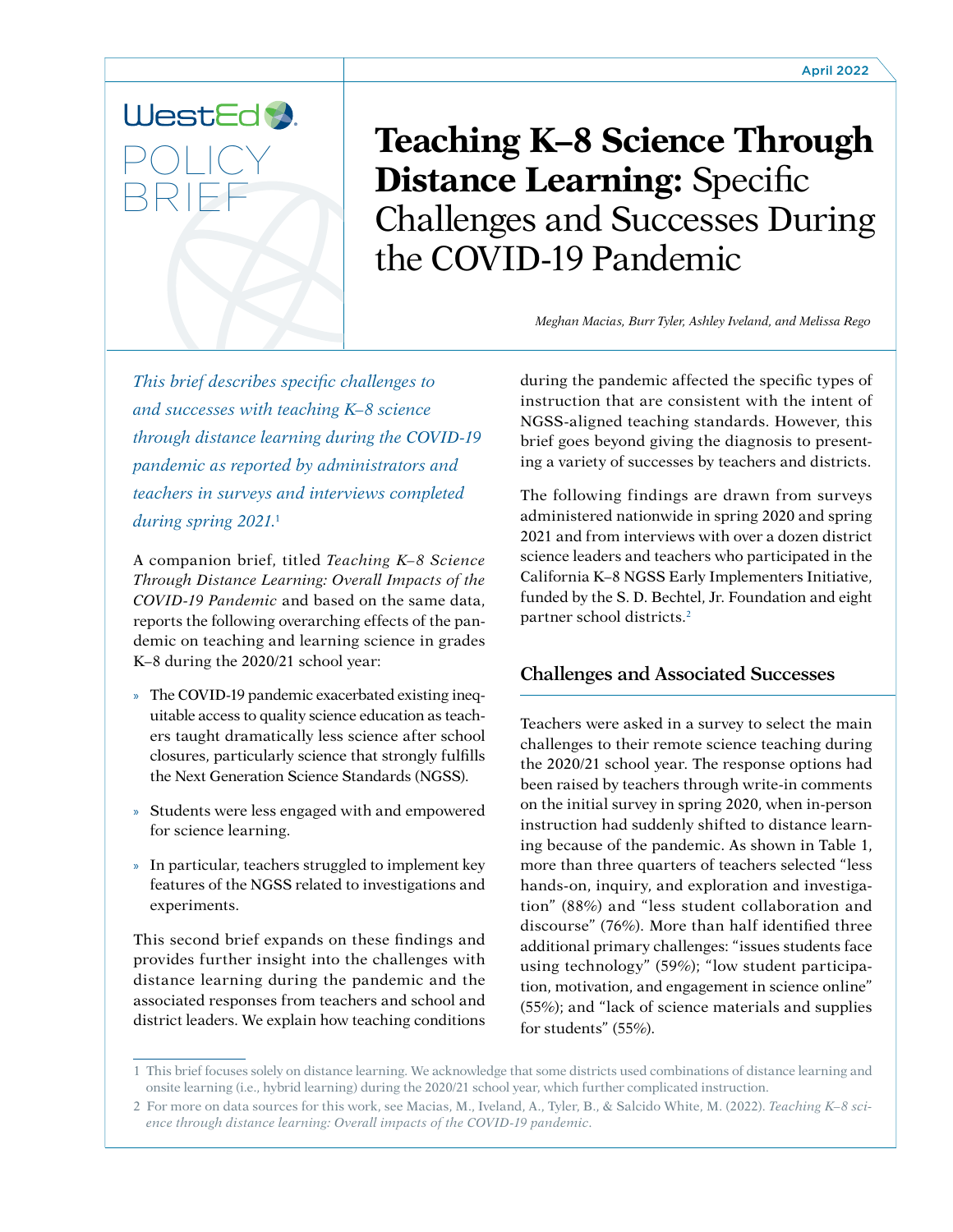| <b>Most frequently identified challenges</b>                                                                | <b>Percentage of teachers selecting</b> |
|-------------------------------------------------------------------------------------------------------------|-----------------------------------------|
| Less hands-on, inquiry, and exploration and investigation                                                   | 88%                                     |
| Less student collaboration and discourse                                                                    | 76%                                     |
| Issues students face using technology (internet, devices, platforms,<br>skills, experience with technology) | 59%                                     |
| Low student participation, motivation, and engagement in science online                                     | 55%                                     |
| Lack of science materials and supplies for students                                                         | 55%                                     |

**Table 1. Teacher responses to the survey question "What have you found to be the most challenging about implementing successful distance learning for science specifically? Select all that apply."**

#### *Note. This survey was completed by 193 teachers from 15 states. The majority of the respondents were from California and New Mexico.*

Source: WestEd. (2020–2021). *Impacts of COVID-19 on K–8 science instruction: 2020–2021 survey* [Unpublished raw data].

Next we discuss these challenges in more detail. Additionally, we describe how some teachers managed to advance science education in their distancelearning classrooms despite the challenges and how they were helped by some district and school leaders.

## **Less NGSS-aligned instruction, including investigations, collaboration, and discourse**

Teachers reported using NGSS-aligned teaching methods markedly less often than they used other science teaching methods (Figure 1). From almost one quarter to more than three quarters of teachers (21% to 82%) reported using general teaching methods often or very often during 20/21 school year. In clear contrast, fewer than one third of teachers (11% to 30%) reported using NGSS-aligned teaching methods often or very often, the one exception being the 61 percent who used oral discussions with the whole class. However, some teachers struggled to engage their students in discussion:

*It's been a wrestling match trying to get students to engage in discourse. It's been the contagious norm to not turn on your camera unless you're forced to. If they can get away with doing my [assignment] without opening [their mouths], that's what they're gonna do. If you allow it, you'll hear the same voices every day. You've gotta get creative [in making] discussion prompts accessible so the kids are willing to engage [with] them. And incentives—giving them tools to document their conversations, assigning roles. You've gotta be diligent . . . . If you [aren't] and you just say, "Go to these breakout rooms and discuss the following," you either get nobody's talking or we're done. . . . There's gotta be some accountability mechanism. And I worry about development because I know how important student-to-student interaction is to learn, and [with distance learning] it's not happening as frequently.*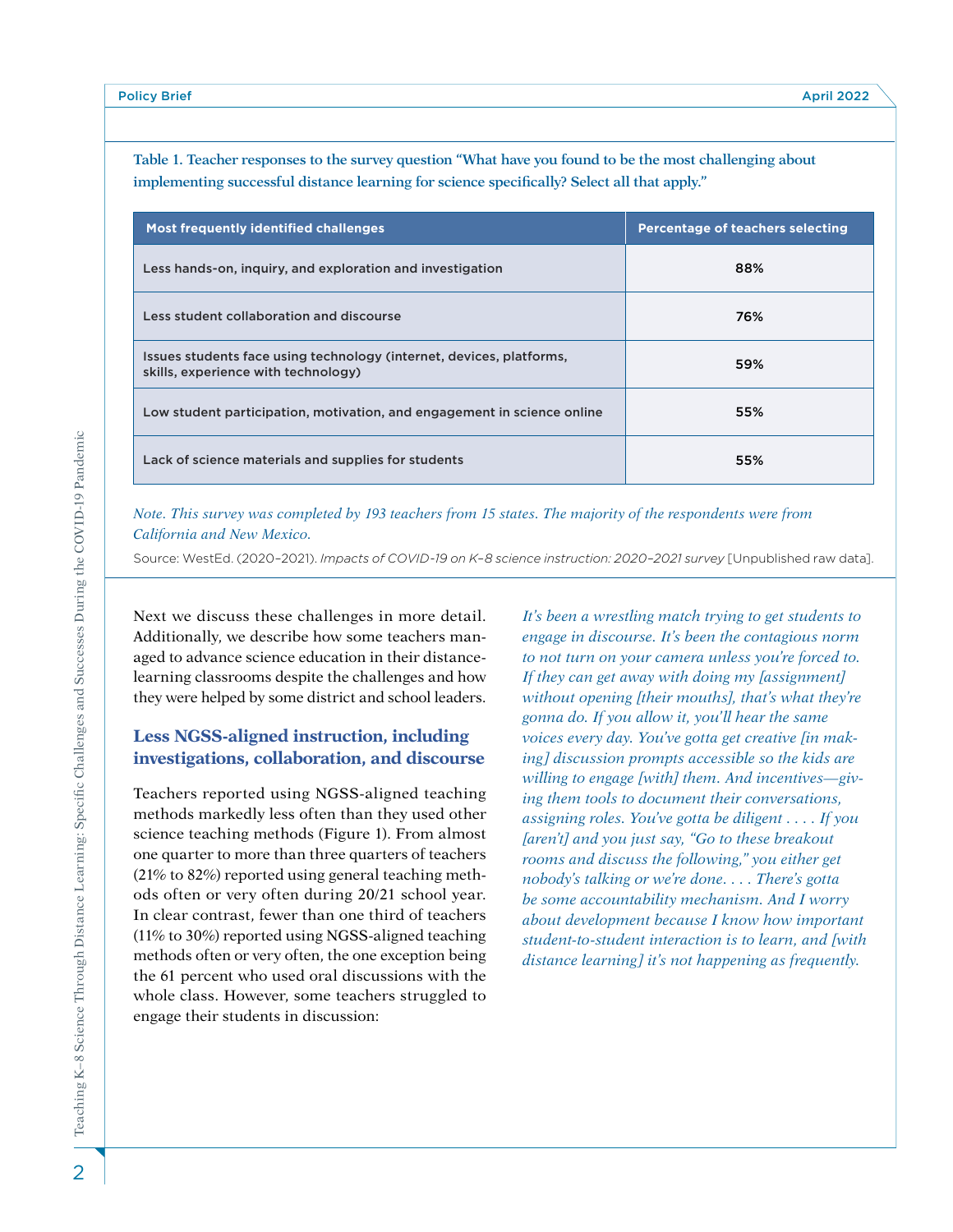

*Note. Each value shown is the percentage of teachers who chose a survey value of 4 or 5, where 5 indicated that they used the teaching method "very often" (n = 193).*

Source: WestEd. (2020–2021). *Impacts of COVID-19 on K–8 science instruction: 2020–2021 survey* [Unpublished raw data].

It is very likely that because teachers did not have distance-learning lessons that strongly met the intent of the NGSS, they gravitated to general, more readily executed methods for teaching science.<sup>3</sup> Thus, they asked students to watch videos or simulations (81%), a teacher-led science experiment, lab, or investigation (30%), or a teacher-led analysis of data (21%), or they asked students to read (59%) or write (43%). Teachers more evidently engaged students in NGSSaligned learning when they had students engage in oral discussions as a class (61%) or in small groups (30%); engage in written discussions as a class (25%) or in small groups (11%); analyze data or use mathematics (24%); conduct an experiment, a lab, or an

investigation (21%); collaborate on group work (16%); or present projects or other work products (16%).

For example, most teachers reported that having students conduct investigations on their own through distance learning was challenging (Table 1). Consequently, many teachers reported that they pivoted to conducting investigations themselves "often" or "very often" rather than asking students to conduct investigations.

However, some teachers reported successfully implementing NGSS-aligned strategies despite challenges and barriers. In their interviews, they talked about committing to using whatever NGSS-aligned

3

Caveats: (a) NGSS-aligned instruction *can* occur through these methods, but the likelihood of teaching that strongly meets the intent of the NGSS is more self-evident with NGSS-aligned methods, and (b) we designate some methods as NGSS-aligned and others as general methods based on common interpretations in the science education field (Berland et al., 2016; Krist et al., 2019; Reiser et al., 2017).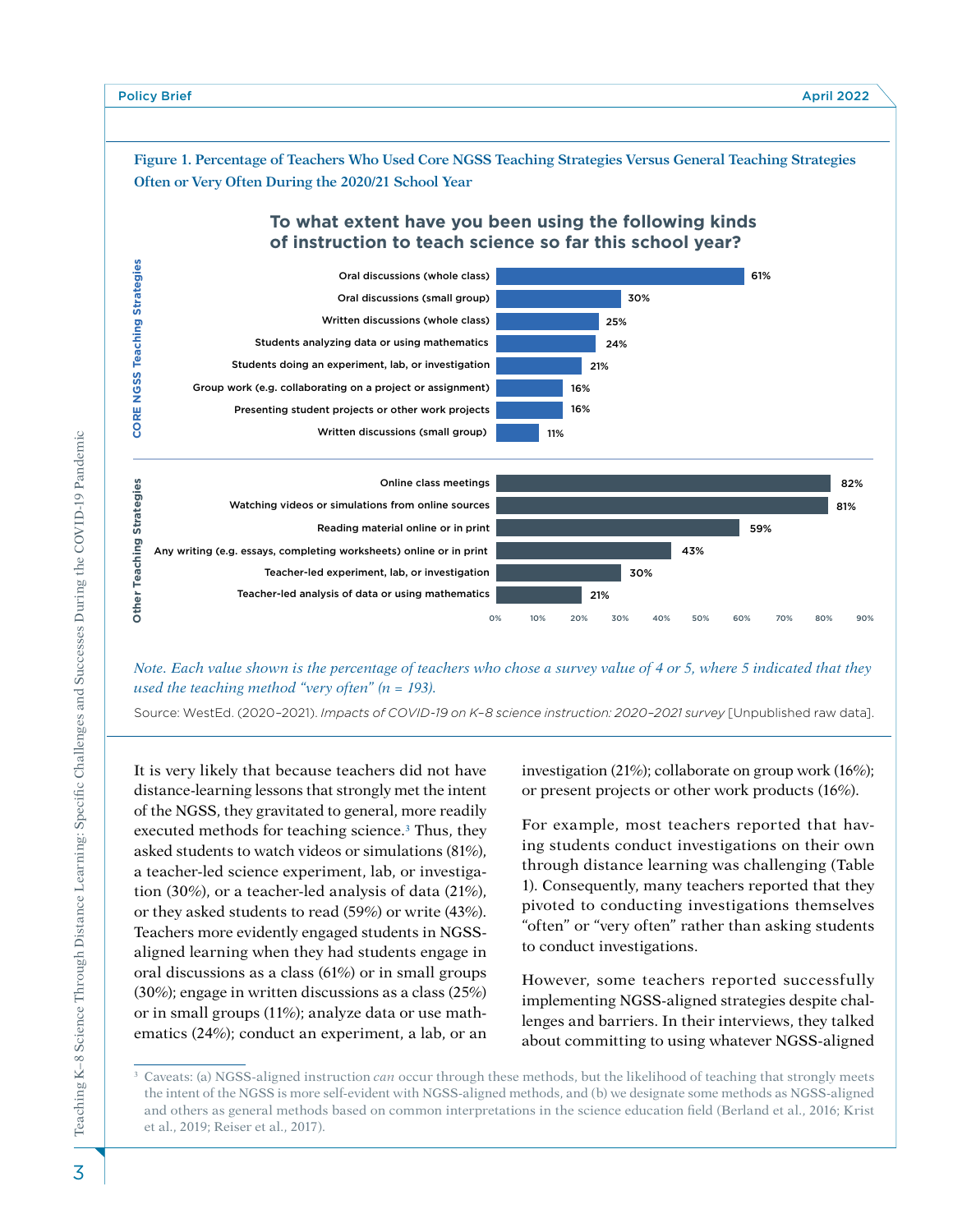teaching strategies they could within the constraints of distance learning, whereas some of their peers reported feeling overwhelmed and simply "unable to do NGSS now." Indeed, as this brief and its companion brief describe, distance learning was a formidable challenge to designing and carrying out a full-fledged NGSS ideal of cohesive, phenomenabased units that integrate all three NGSS dimensions: disciplinary core ideas (DCIs), science and engineering practices (SEPs), and crosscutting concepts (CCCs).

Interviewees who were able to implement NGSSaligned teaching strategies were innovative in what they could do and did not let what they could not do keep them from doing anything at all. For example, if they felt they could not structure overarching phenomena to drive instruction of a unit, they still could conduct more discrete investigations that were fueled by student inquiry. Even further, if they felt challenged to engage students in conducting investigations (i.e., the NGSS SEP of designing and conducting investigations), there were the seven other NGSS SEPs that students could still experience even in an adapted form—such as communicating information, developing models based on a video or teacher demonstration, or analyzing and interpreting data provided by the teacher rather than data they had collected during an investigation.

#### **Issues with technology**

More than half of the teachers surveyed reported that technology presented a major challenge during distance learning (Table 1). Although few teachers received professional learning about remote instruction, those who did reported receiving guidance related to the access and use of technology and to supporting students' use of technology. Some districts went to great effort to ramp up initiatives to provide students with computers and internet access. However, the following teacher's comment notes that although this major step in remote teaching and learning is necessary, there still were significant challenges to using the internet:

*So I think, in general, there are massive equity issues around access because we can't see what's happening. All we can see is what's getting turned in, right? I would say probably 30 percent of my kids have their cameras on, maybe less. And when I ask them, oftentimes they are AFK [away from keyboard]. Or they will unmute themselves and talk, and it's like a cacophony. You don't realize there's another kid on Zoom in the room, and the TV's on, and the dog's barking, and there's a baby crying, and there's, you know—there's a lot happening in their lives. So I think the distance learning itself is a huge equity issue. And even the hybrid [model, in which] kids are expected to do things on their own is really tough. My English Learners—I mean, it breaks my heart. I don't know how to, or I haven't found a way to, be as supportive as I would like—even when they're in front of me. Because we have kids spread out, [and] kids have masks on.*

Thus, even when students had internet access, teachers still found it difficult to deliver remote lessons. However, teachers learned over time how to use technology more effectively to engage students in deep learning and discourse. Teachers learned how to better utilize the features of their video teleconferencing software, such as Zoom's chat and breakout rooms, and to create accountability measures for student participation (e.g., having students take notes on a shared virtual document or having assigned roles for sharing out during class discussions).

One teacher said, "We have learned loads of new strategies for creating and sharing virtual lessons and have lots of ideas on how to apply this to a regular school year." Examples of these strategies and tools include having students work at their own pace with a variety of materials to choose from in order to better accommodate differing needs; using different platforms that are helpful for disseminating information and allowing each student to share their work; and having students create online student portfolios, work with digital notebooks, or complete group work on online documents.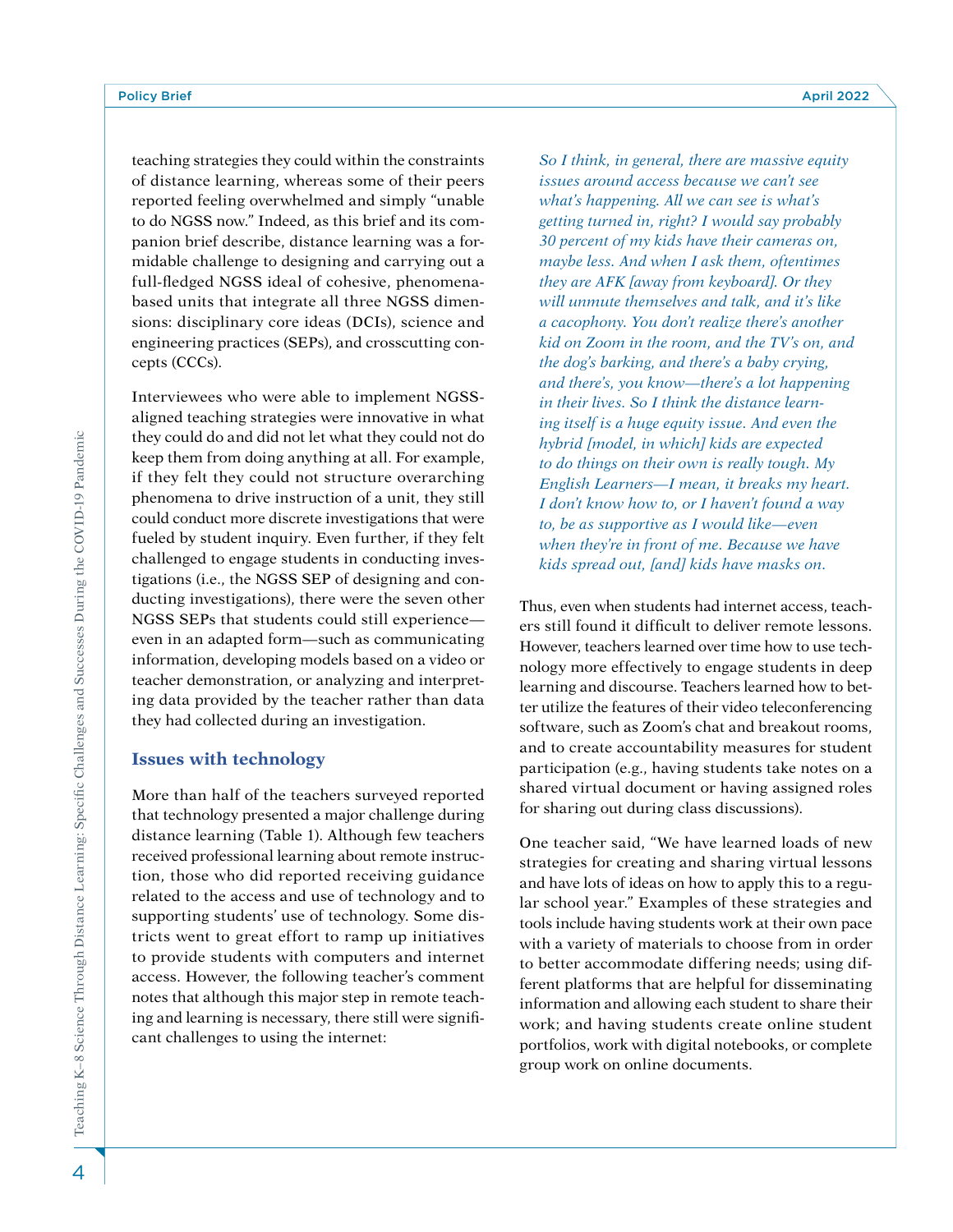## **Low student participation, motivation, and engagement in online formats**

Distance learning made the importance of student engagement all the more apparent. More than half of teachers were plagued by low student participation, motivation, and engagement (Table 1). While engaging students in distance learning was challenging, some interviewees noted that science often engaged students more readily during distance learning than other subjects did. This is illustrated by this teacher's comment: "I feel the teachers in our school appreciate what science offers. It's [enjoyable] to see your kids being so interested and engaged in the things that have to do with science." Indeed, other teachers reported that science was a catalyst for increased student engagement and participation during distance learning:

*Kids were just like, "Finally it's Friday. We get to do some science." . . . And those kids that wouldn't really participate during the day for other content, they would definitely be participating during science.*

## **Lack of science materials and supplies for students**

We heard from interviewees that schools in most districts were providing "drive-by packets," or packets of instructional supplies that families could pick up via scheduled drive-throughs at their child's school. Unfortunately, materials for student science activities often were not included. However, again, there were some success stories in regard to getting materials for science activities into students' hands.

The following teacher's comment describes including science materials in drive-by packets: "We need to be prepared with materials and what we want [students] to have in front of them so that they can have these materials [in their packets]." Some teachers found the bandwidth to go the extra mile when they realized that including science materials in drive-by packets was not a sufficient solution for all students:

*But for some kids I'd need to say, "I'm sorry, you didn't get your stuff. Do you have foil at your house? Do you have a paper plate? Do you have an ice cube?" We just have become resourceful, and they have to just make do with what they have. I can't think, "It doesn't work for me." I'll find a way, and if they don't do it, then they don't. But I'll give it a try.*

A science teacher leader in another district identified some materials that her district provided students with:

*We started to send materials to [students], starting with one of our second grade projects. We sent pancake mix and cornstarch for our mix-it-up cooking project so all second grade students would be able to make pancakes. And our first grade just received their seed assortment kit so they can start growing plants at home. And we're in the process of getting flashlights to send them for our light investigation.*

# **District Support to Provide Science for All Students**

When teachers were asked about the help they had received from their districts that was related to different aspects of science instruction, they reported receiving the least help with

- » integrating engineering, math, and computer science;
- » monitoring student understanding and differentiating instruction for diverse learners; and
- » incorporating students' backgrounds and realworld issues into science instruction.

All three are critically important for equitable implementation of the NGSS. The NGSS CCCs explicitly call for cross-disciplinary coherence between disciplines (e.g., math and computer science). Differentiating instruction is important for diverse learners and students with disabilities. And incorporating students' backgrounds and real-world issues has been shown to increase engagement and learning in diverse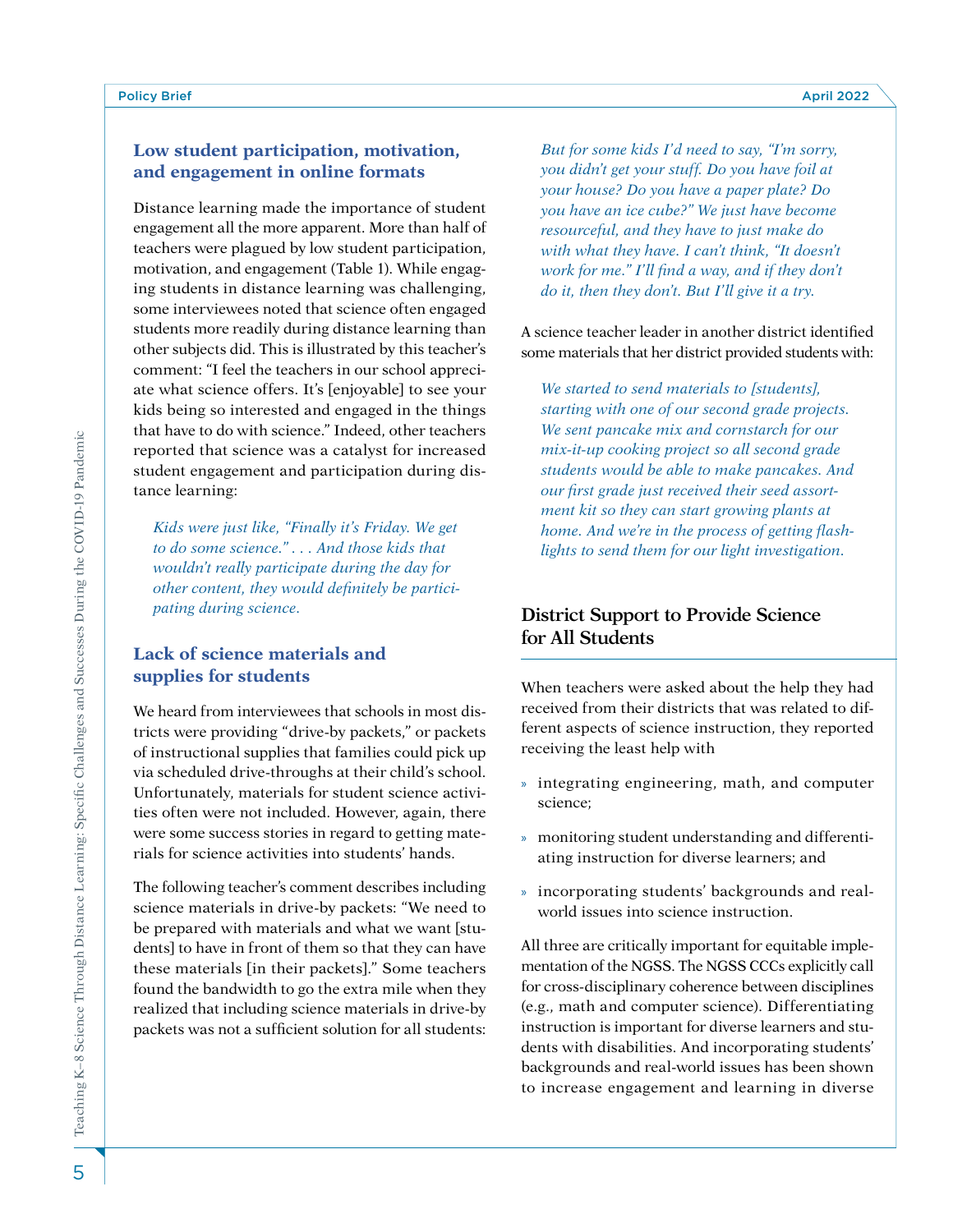learners. Although it is disheartening to hear that most teachers were not receiving support in these critical areas, we can report some examples of districts that did provide crucial support for equitable access to quality science instruction.

### **Instructional materials**

A huge burden was placed on teachers not only to learn how to teach remotely, but also to become their own curriculum developers. In interviews, teachers often talked about a lack of access to science curriculum materials and lessons that were appropriate for distance-learning or hybrid-learning environments. Further, changes in the frequency and length of teaching sessions during distance learning required them to reconfigure lesson components and pacing when using existing science curriculum materials. One teacher related that it took "hours" to transform one regular in-class lesson into a single 30-minute lesson appropriate for distance learning.

Teachers in districts that had already adopted NGSSaligned curricula prior to the pandemic reported that they used the materials they had in whatever way they could. However, these teachers reported feeling the need to supplement with other materials because their curricula were not designed for distance learning. Many teachers indicated that they needed to draw from multiple resources to have materials that worked for remote instruction. With materials and lessons coming from varied sources, lessons and units are unlikely to be as coherent, and such incoherence can dampen student learning and engagement. One teacher explained:

*My sense is that a lot of teachers have defaulted to worksheet-kinds of very traditional things because that's what students expect, that's what students can do, that's what parents are used to and parents expect. So it's become kind of a packet mentality. And I think where it impacts me directly is [regarding] the pedagogy of NGSS and that we're trying to help kids be able to make sense of things and figure out and come to describe and explain phenomena. If all*  *their other classes are related to just [getting] the thing done, it's harder for them to think on their own [and] to really do that deep thinking.*

Although many districts and schools left teachers to be their own curriculum developers, we learned of one district that deployed some resources to help as soon as schools were closed in spring 2020. A former Early Implementers (EI) Initiative teacher leader was supported in adapting and creating lessons and units appropriate to distance learning for circulation as a resource to all district science teachers:

*[The lessons] were just stuff [students] could do at home. Like kindergartners observing the colors of the sky at sunrise, sunset. Just simple things that were short, sweet, and doable. And there were a lot of options like, "Well, if you don't have this, do this. If you can journal, journal. If you don't have journaling, then do this." They're not prescriptive; they're a lot of "This is kind of the intent, and here are some ways you could do it. But feel free to do what you want." I really just wanted [to provide] NGSS, three-dimensional, phenomenon-based units or sequences.*

This teacher's district also provided not only funding for teachers to develop units for distance learning that were NGSS-aligned and engaging for students, but also time for teachers to share these online units with grade-level peers across the district through webinars and shared workspaces.

### **Prioritizing science**

A strong indicator of a district prioritizing science is the district's willingness to provide professional learning. We learned of two districts that provided professional learning about NGSS teaching specifically for their administrators during the pandemic. This represents a high level of support for science, as the evaluation of the NGSS EI Initiative found. Data from the eight participating districts showed that support from administrators is crucial for teachers endeavoring to implement NGSS instruction.4

<sup>4</sup> See Estrella, D., Tyler, B., Britton, T., Iveland, A., Nguyen, K., & Arnett, E. (2019). *Administrators matter in NGSS implementation (2019): Updated findings on how school and district leaders are making science happen.* WestEd. [https://www.wested.org/](https://www.wested.org/resources/administrators-matter-in-ngss-implementation-2019/) [resources/administrators-matter-in-ngss-implementation-2019/](https://www.wested.org/resources/administrators-matter-in-ngss-implementation-2019/)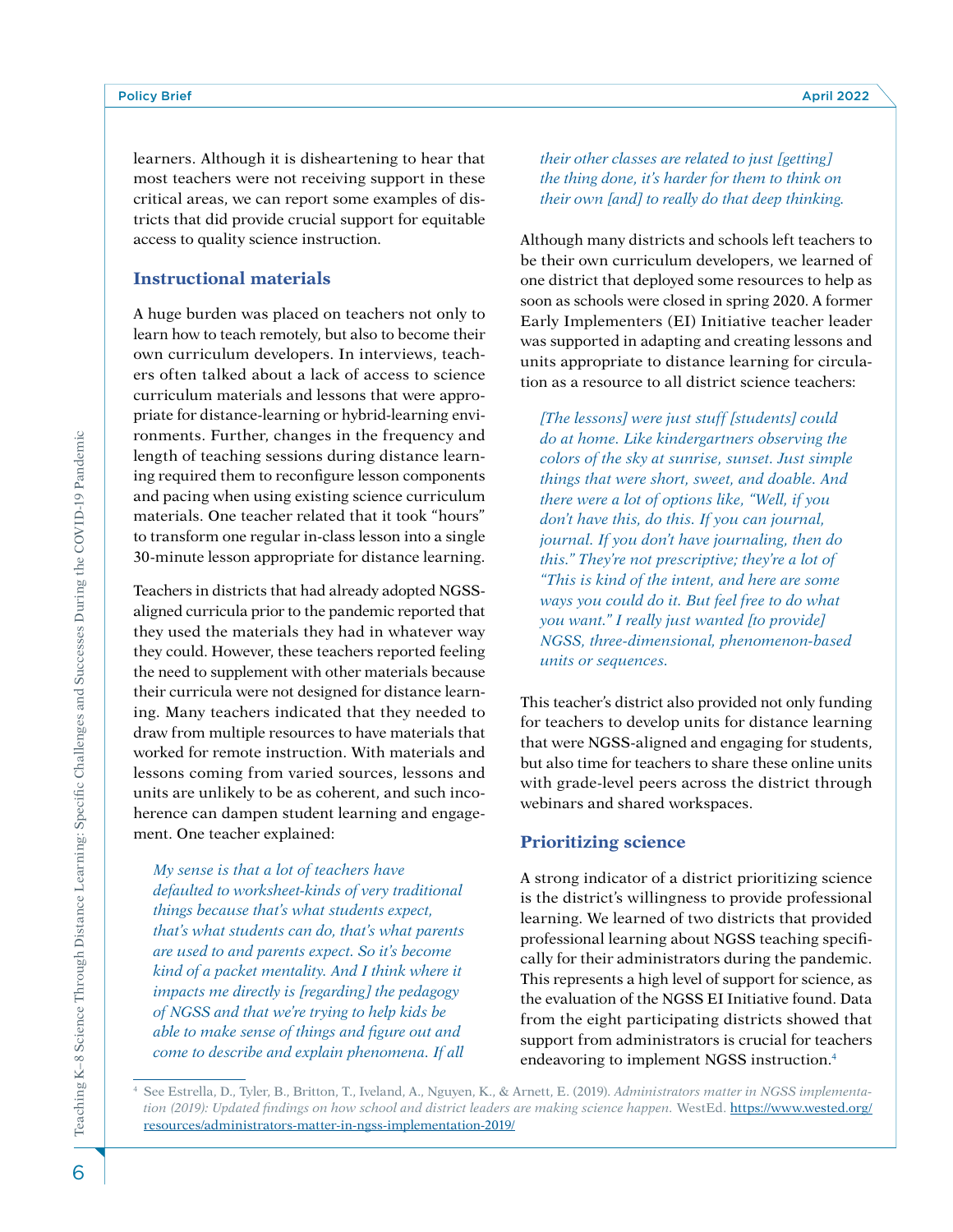In the first of the two districts that provided professional learning for administrators, two principals were empowered to establish a career STEM Pathways initiative with financial support to pay teachers and administrators to attend meetings, develop deliverables, and implement lessons with students. They devised a pathways structure of three strands (computer science, NGSS, and climate science) and found that their ideas were met with a lot of enthusiasm by teachers who had been working in isolation for months.

In the second district, during three of its monthly districtwide meetings for administrators, 1 to 2 hours were allocated to professional learning about how to implement teaching consistent with NGSS. This was in addition to encouraging elementary grades to include strong attention to science during their online professional learning meetings. Throughout the pandemic, this district maintained its prepandemic stance that science is a core school subject on par with English language arts (ELA) and mathematics.

Another district made science a core subject in grades preK–5 by delivering ELA through STEM units. The instructional framework was to use overarching design challenges that required ELA instruction throughout STEM investigations. In the middle grades, teachers evolved their instruction to better integrate mathematics and science.

Another strong indicator of a district making science a core subject is the district's efforts to establish or maintain science leaders. During the NGSS EI Initiative, which ended just as the pandemic began, all eight districts had budgeted for a science position (or an extra science position) at the district level, funded through grant funds. After school closures, five of the districts made budgetary decisions to maintain those positions. These districts' commitment to making science a priority paved the way for teachers to continue to implement equitable, NGSSaligned science education.

Survey data showed that this level of attention to science during the pandemic was far from the case in most districts. Indeed, during a webinar convening of superintendents from across California,<sup>5</sup> many participants mentioned that they had actually just forgotten about science during school closures!

## **Recommendations**

## **Promote and expect NGSS-aligned instruction to be taught in order to overcome student distance-learning fatigue**

In a world that must now cope with COVID-19, learning science is even more indispensable for life and citizenship. That aside, it is in administrators' interest to encourage science instruction rather than discouraging or limiting it in favor of other school subjects. Because students are innately curious and interested in learning about the world around them, instruction in science, more than in other subjects, can help teachers overcome the formidable challenge of lack of student engagement during distance learning. Therefore,

- » make science a core school subject on par with English language arts and mathematics;
- » fund central-office science specialists and coaches; and
- » support teachers who opt to make science the carrier and driver of instruction, and integrate delivery of other school subjects into science instruction.

## **Encourage teachers to pursue what they can of NGSS-aligned instruction rather than being daunted by it and setting it aside wholly**

NGSS-aligned science instruction is even more motivating to students than regular science instruction and, further, promotes higher student learning. It is challenging during distance learning to carry out instructional methods that address the full spectrum of NGSS expectations. However, encourage teachers to do what they can rather than not doing anything at all:

<sup>&</sup>lt;sup>5</sup> The webinar, *A Conversation With California Superintendents Who Have Opened Schools for In-Person Instruction, was held on* February 12, 2021, and was sponsored by the California Partnership for Math and Science Education.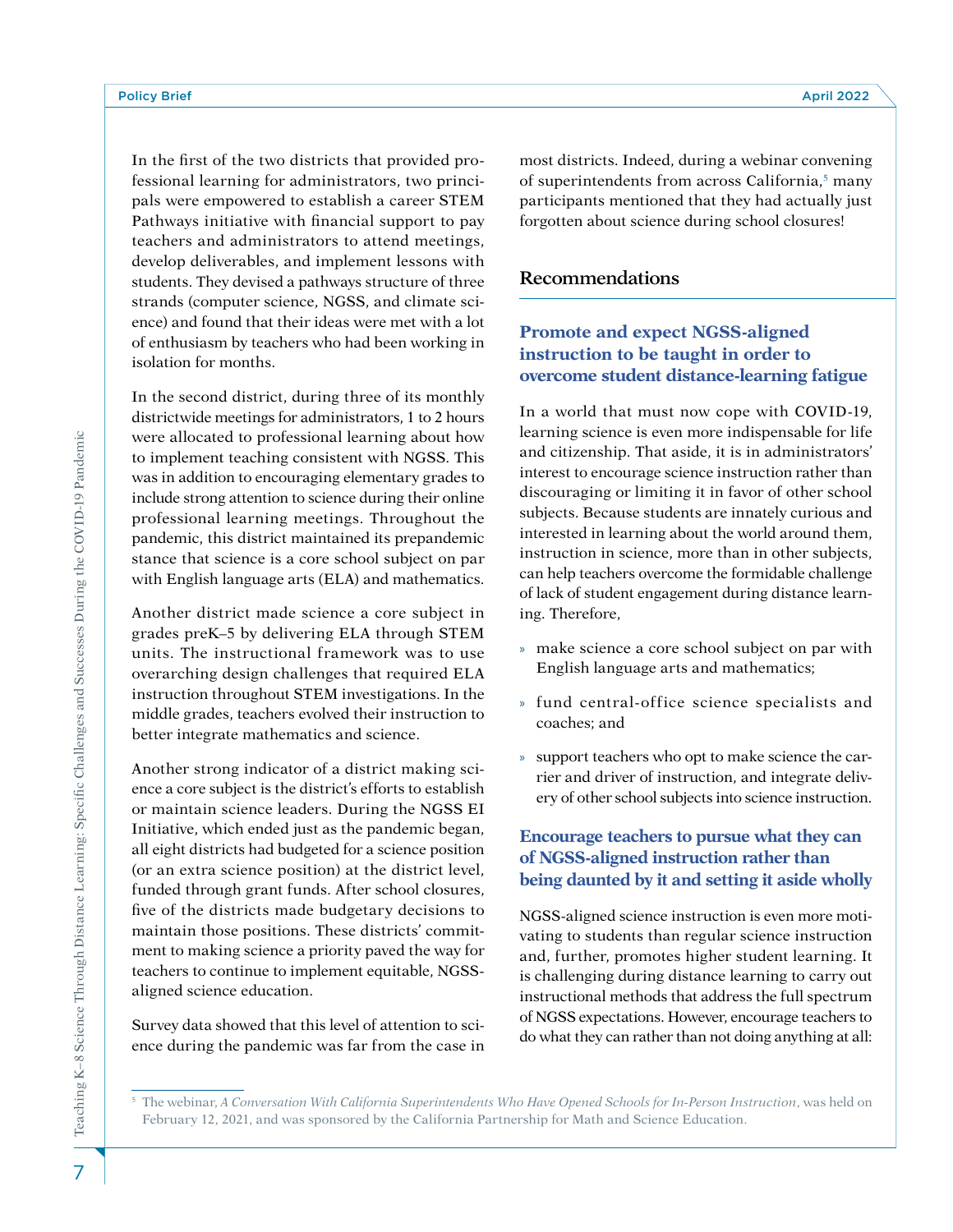- » It is better to use teaching methods consistent with any part of the NGSS expectations rather than to use none at all.
- » For example, although some SEPs take a lot of planning and innovation to address, some can be incorporated during distance learning fairly easily.

# **Support teachers in creating and adapting lessons appropriate for distance learning**

All existing curricula—whether commercial or developed by districts, schools, or teachers—need to be substantially adapted for distance learning. Therefore,

- » recognize that teachers have this additional burden and afford them whatever time and flexibility you can for their work, and
- » support some teachers in individually or collaboratively creating or adapting distance-learning science lessons for use by other teachers in the school or district.

# **Help teachers acquire and provide students with materials for doing science investigations and activities at home**

There is tremendous value in having students do activities and investigations that draw on available items in their households. However, teachers often still want or need to have students do activities with materials that are supplied to them. Districts and schools should be sure that

- » drive-through packets picked up by students' families include supplies for hands-on science and
- » science teachers receive help acquiring and paying for these materials.

# **Continue or start professional learning about NGSS-aligned teaching for administrators as well as teachers**

Shifting science instruction to incorporate NGSSaligned methods required support even before the pandemic. Having to start or maintain this progression during distance learning makes the need for professional learning about NGSS even greater. For teachers, administrators can, at a bare minimum, take advantage of standing teacher professional learning and grade-level meetings to talk about science instruction. Districts also should have professional learning specifically for administrators:

- » Spend some time at regular districtwide meetings for administrators on professional learning about NGSS and on how to support the district's teachers in moving toward the standards.
- » During professional learning about NGSS for teachers, also conduct sessions for administrators.

# **Provide deeper professional learning about using technology in distance learning**

Go beyond the necessary but, unfortunately, insufficient strategy of widely and equitably providing students with access to computers and the internet:

- » Provide professional learning that helps teachers use technology to facilitate teaching pedagogies that promote higher student learning, such as technology that enables online student collaboration and discourse.
- » Provide an opportunity for teachers to share discoveries and ideas related to using technology to support high-quality science instruction.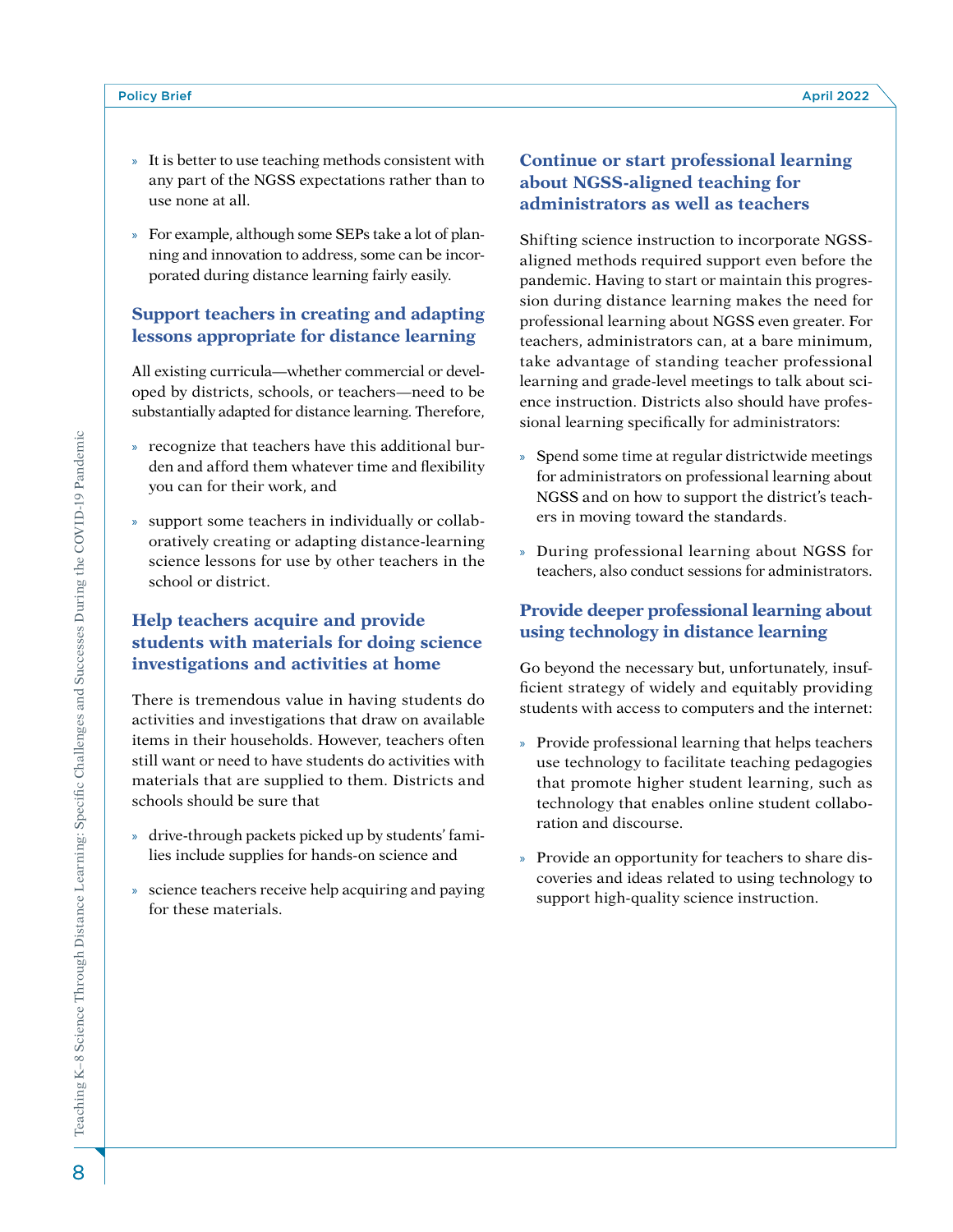# **Appendix: Description of Figure 1**

#### **Percentage of Teachers Who Used Core NGSS Teaching Strategies Versus General Teaching Strategies**

### **Overview and presentation**

Two vertical stacked bar graphs show the percentages of teachers who answered the survey question "To what extent have you been using the following kinds of instruction to teach science so far this school year?" The two kinds of instruction the question refers to were core NGSS teaching strategies versus general teaching strategies. The values shown in each graph are the percentages of teachers who had used the teaching method often or very often. The sample size was 193.

#### **Numerical values presented in the image**

| <b>Core NGSS Teaching Strategies</b>                        | Percentage of teachers who had used<br>this strategy often or very often |
|-------------------------------------------------------------|--------------------------------------------------------------------------|
| Oral discussions (whole class)                              | 61%                                                                      |
| Oral discussions (small group)                              | 30%                                                                      |
| Written discussions (whole class)                           | 25%                                                                      |
| Students analyzing data or using mathematics                | 24%                                                                      |
| Students doing an experiment, lab, or investigation         | 21%                                                                      |
| Group work (e.g., collaborating on a project or assignment) | 16%                                                                      |
| Presenting student projects or other work projects          | 16%                                                                      |
| Written discussions (small group)                           | 11%                                                                      |

| <b>General teaching strategies</b>                                   | Percentage of teachers who had used<br>this strategy often or very often |
|----------------------------------------------------------------------|--------------------------------------------------------------------------|
| Online class meetings                                                | 82%                                                                      |
| Watching videos or simulations from online sources                   | 81%                                                                      |
| Reading material online or in print                                  | 59%                                                                      |
| Any writing (e.g., essays, completing worksheets) online or in print | 43%                                                                      |
| Teacher-led experiment, lab, or investigation                        | 30%                                                                      |
| Teacher-led analysis of data or using mathematics                    | 21%                                                                      |